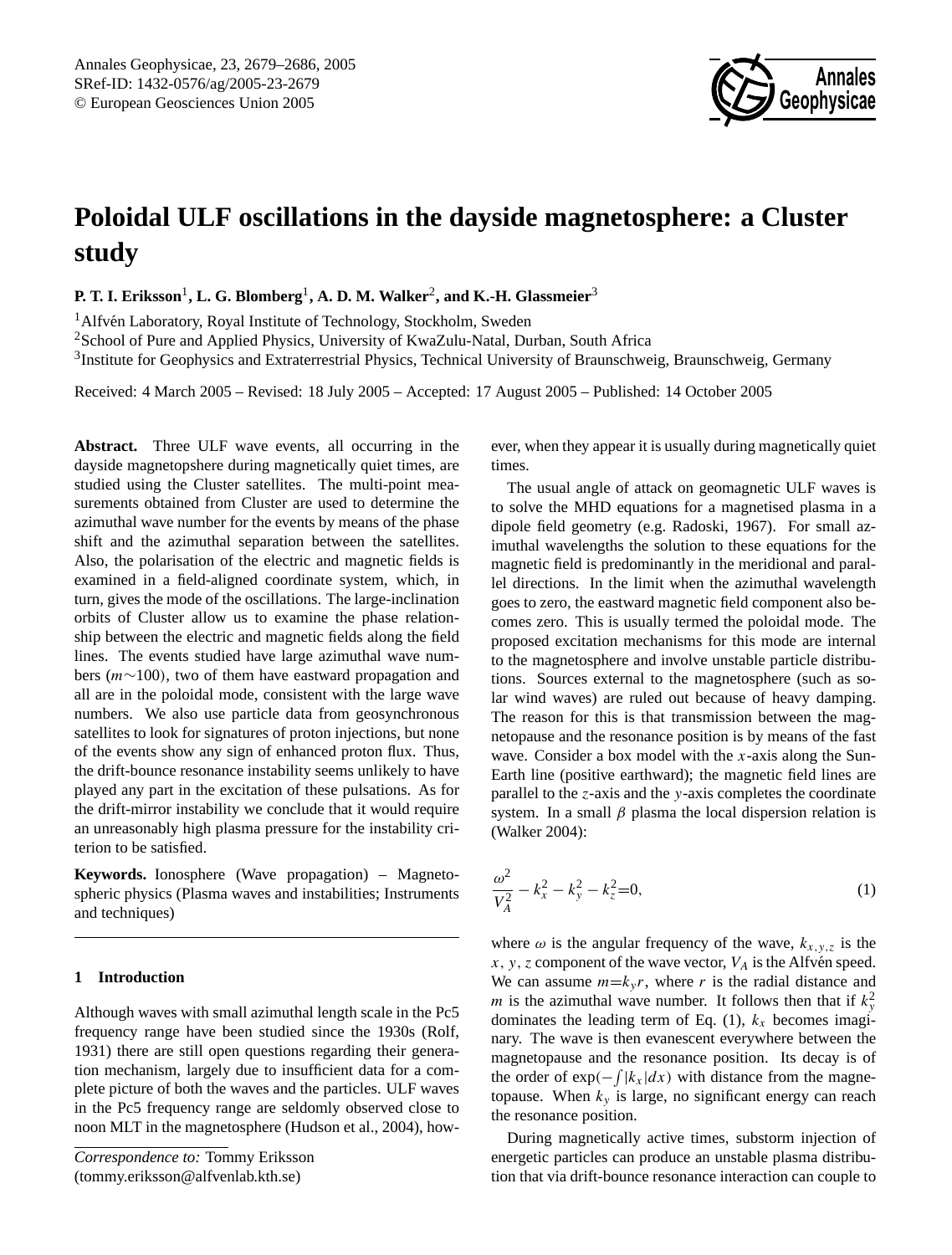ULF waves. The drift-bounce resonance criterion between the wave and the particles is normally written as

<span id="page-1-0"></span>
$$
\omega - m\Omega_D = N\Omega_B,\tag{2}
$$

where  $\Omega_D$  is the particles' bounce-averaged drift frequency,  $\Omega_B$  is the bounce frequency of the particles and N is an integer (Southwood et al. 1969). Recently, Glassmeier et al. (1999) generalised Eq. [\(2\)](#page-1-0) by allowing an asymmetric ionospheric conductivity. In doing so they came to the conclusion that  $N$  could take any real value, determined by the physical properties of the system. Oscillations that occur during active times are normally observed in the dusk sector and are termed storm-time pulsations.

Another proposed excitation mechanism is the drift-mirror instability (Chen and Hasegawa, 1991; Walker et al., 1982). It can develop in finite beta plasmas when there is a significant pressure anisotropy, with the instability criterion

<span id="page-1-1"></span>
$$
\frac{P_{\perp}}{P_{\parallel}} > 1 + \frac{1}{\beta_{\perp}},
$$
\n(3)

where  $P = Nk_bT$  and  $\beta_{\perp} = 2\mu_0 P_{\perp}/B^2$  (that is, the perpendicular pressure is larger than the parallel pressure, so particles are "squeezed" from regions of higher magnetic field into regions of lower). In the rest frame of the plasma the mirror instability grows without oscillations (zero real frequency). This instability is a viable excitation mechanism at  $L > 8$ , where the magnetic field becomes weak enough to allow  $\beta$  to exceed unity during normal conditions.

There are a number of spacecraft observations of large-*m* ULF pulsations and two reviews of these are given by Anderson (1994) and Takahashi (1988). The majority of these studies were with satellites near the equatorial plane and some utilised multi-spacecraft configurations. One such study was conducted by Takahashi et al. (1985), who investigated the azimuthal wave number of several compressional Pc5 waves. They found m in the range of  $-40$  to  $-140$  by observing the phase difference between two azimuthally spaced satellites. We shall adopt a similar approach in this paper.

### **2 Instrumentation**

Our study uses the EFW (Gustafsson et al., 1997) and the FGM (Balogh et al., 1997) instruments on board the four Cluster spacecraft (e.g. Escoubet et al., 2001). The Cluster spacecraft have an orbital period of 57 h and the nearly polar orbits have a perigee of  $4 R_E$  and an apogee of 19.6  $R_E$ . The orbital planes are fixed in inertial space, so as the Earth progresses around the Sun, apogee will change from local noon in midwinter to midnight in midsummer. The spacecraft constellation forms a tetrahedron, which, in general, is non-regular (i.e. the separation between each pair of satellites is not equal). The EFW (Electric Field and Waves) instrument measures the electric field components in the spin plane of each spacecraft. This plane is close to the ecliptic plane and the two components measured (duskward and sunward) are thus very close to the  $x$  and  $y$  components in GSE-coordinates. The FGM instrument (Fluxgate Magnetometer) measures the three components of the magnetic field. The Cluster data used have a time resolution corresponding to one spacecraft spin period (4 s). Data from the LANL geosynchronous satellites have been used to monitor possible particle injections. The CPA and SOPA instruments carried on board the satellites measure electron and proton fluxes. The satellites used to monitor injections are (with their longitudinal position in geographical coordinates), 1990−095 (38◦ W) 1991−080 (166◦ W) 1994−084 (145◦ E) LANL−01A (7.9◦ E) LANL−02A (69◦ E) LANL−97A (102◦ E), all of which are in geostationary orbit.

#### **3 Observations and data analysis**

This paper focuses on three ULF wave events occurring in the dayside (MLT ∼10–15) magnetosphere in the vicinity of the plasmasphere (4 $\leq L \leq 6$ ). This region of space is crossed by Cluster in the period May-September when the spacecraft are close to perigee. For this time period ULF oscillation events have been identified by inspection of the duskward electric field.

A field-aligned coordinate system is needed to determine the relevant polarisation of the oscillations. This system is defined as follows: a 20-min running average is applied to the measured magnetic field. This average is then taken as the background magnetic field and its direction defines the parallel component,  $\hat{p}$ , in the coordinate system. The other components are then chosen to be  $\hat{e} = (\hat{p} \times R)/|\hat{p} \times R|$ , where R is the radius vector of the satellite and  $\hat{r} = \hat{e} \times \hat{p}$ ;  $\hat{e}$  thus defines the eastward direction and  $\hat{r}$  is meridional (radially outward at the magnetic equator). The coordinate system is illustrated in Fig. 1. By plotting the electric and magnetic fields in this coordinate system, the polarisation can be found. This then tells us whether the oscillations are in the toroidal or poloidal mode. For this study, only events which are found to be in the poloidal mode are selected.

The large-inclination orbits of Cluster make it a good platform for studying the physics along the field lines for a ULF pulsation event. In addition, the azimuthal separation of the spacecraft allows us to determine the propagation characteristics of the wave in the azimuthal direction (i.e., the azimuthal wave number,  $m$ ). This is done by calculating the phase difference between the satellites. A detailed description of the calculations of the azimuthal wave number is given in Eriksson et al. (2005). Figure 2 shows the duskward electric field for s/c 1 and s/c 2 (top panel) and the phase difference between the two (bottom panel). The phase difference at the time when both spacecraft are on the same L-shell is selected and divided by the azimuthal angle separation of the spacecraft in SM-coordinates. This is performed on as many combinations of satellite pairs as possible, to obtain multiple estimates of  $m$ . An interesting aspect is how much the frequency of the oscillations is Doppler-shifted due to the motion of the spacecraft. If we assume wave propagation of the form  $e^{im\phi - i\omega t}$ , the Doppler-shift can be estimated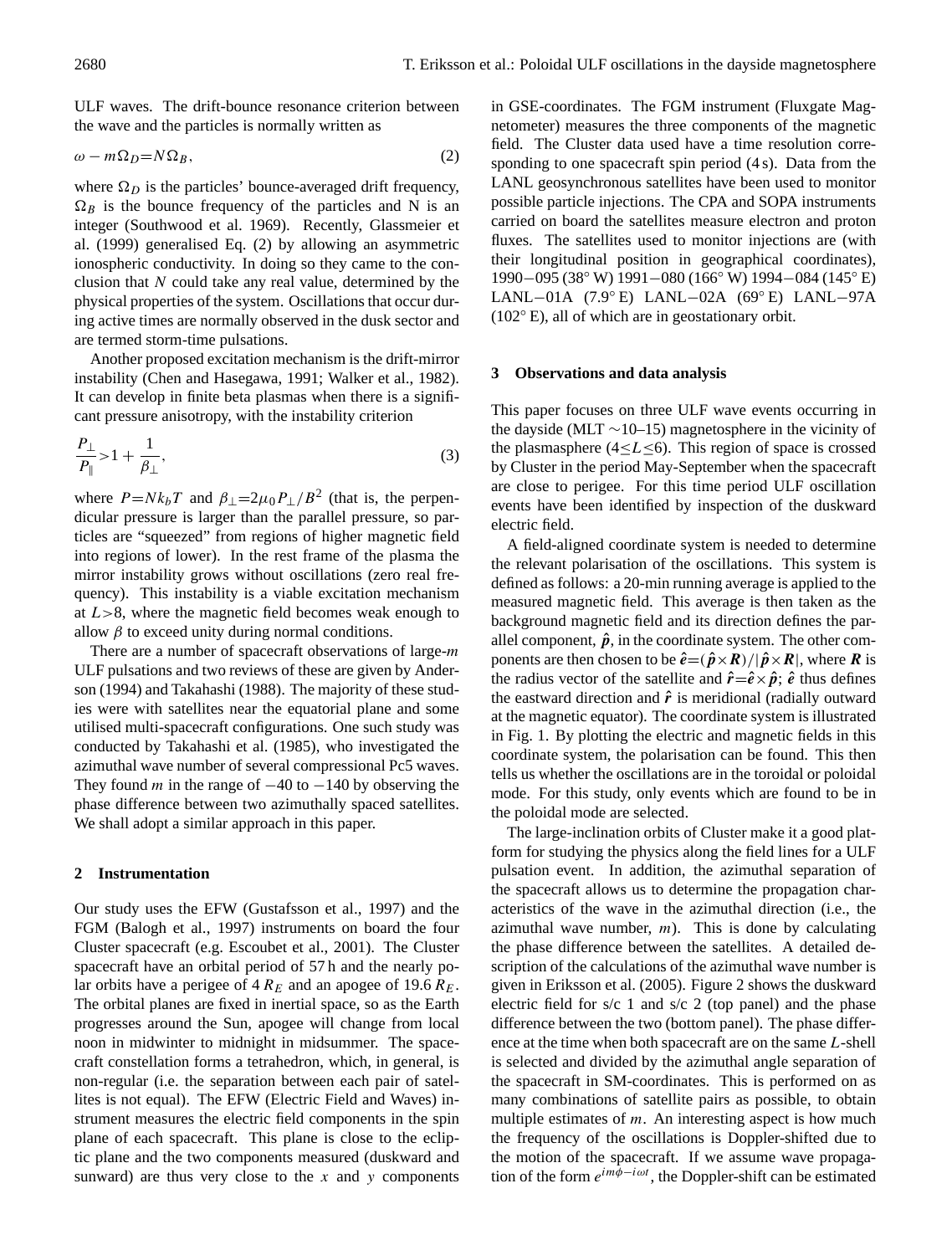

**Fig. 1.** Schematic illustration of the field-aligned coordinate system used in this study. The green line represents a magnetic field line and the purple line represents the spacecraft orbit. See text for the definition of the coordinate axis.



**Fig. 2.** The top panel shows the duskward electric field for s/c 1 (black line) and s/c 2 (red line), and the bottom panel shows the phase difference between s/c 1 and s/c 2 for the 21 September 2003 event.

by  $mf<sub>sat</sub>$  where  $f<sub>sat</sub>$ , is the azimuthal orbital frequency of the satellite in SM-coordinates. Of interest is also the phase relationship between the electric and magnetic fields. In this study the phase difference between the  $\hat{r}$  component of the magnetic field oscillations and the  $\hat{e}$  component of the electric field oscillations has been examined. From this we can deduce if the standing wave is in an asymmetric or a symmetric mode with respect to the wave magnetic field, or if the wave has developed into a quarter wavelength mode due to large asymmetry in ionospheric conductivity.

## 3.1 17 August 2002

Figure 3 shows the duskward electric field measured by the four spacecraft. The oscillations appear in the data at about



**Fig. 3.** The duskward electric field for the 17 August 2002 event. The bottom panel is s/c 1 (black), followed by s/c 2 (red), s/c 3 (green) and s/c 4 (blue) at the top.



**Fig. 4.** L-value, polar angle in SM-coordinates and MLT for s/c 1 (black), s/c 2 (red), s/c 3 (green) and s/c 4 (blue) for the 17 August 2002 event.

16:40 UT for s/c 1, 2 and 4. For s/c 3 they appear at 17:15 UT, consistent with the fact that s/c 3 is trailing the rest of the satellites, as seen in panel 1 of Fig. 4. This event occurs at about noon MLT. The abrupt onset and end of the oscillations might be related to an abrupt change in plasma density, like a crossing of the plasmapause. As the spacecraft move to smaller L, the amplitude of the oscillations decreases (i.e., the spacecraft are moving away from the resonant  $L$ -shell), so that the extent of this event is about 1  $R<sub>E</sub>$  in the equatorial plane. Figure 5 shows the fields plotted in our field-aligned coordinate system . The polarisation of the magnetic field in the field-aligned coordinate system shows clear oscillations in the  $\hat{r}$  and  $\hat{p}$  directions but none in the  $\hat{e}$  direction. This indicates that the wave is in the poloidal mode. The estimate of the azimuthal wave number yields  $m=130\pm30$ , so the sense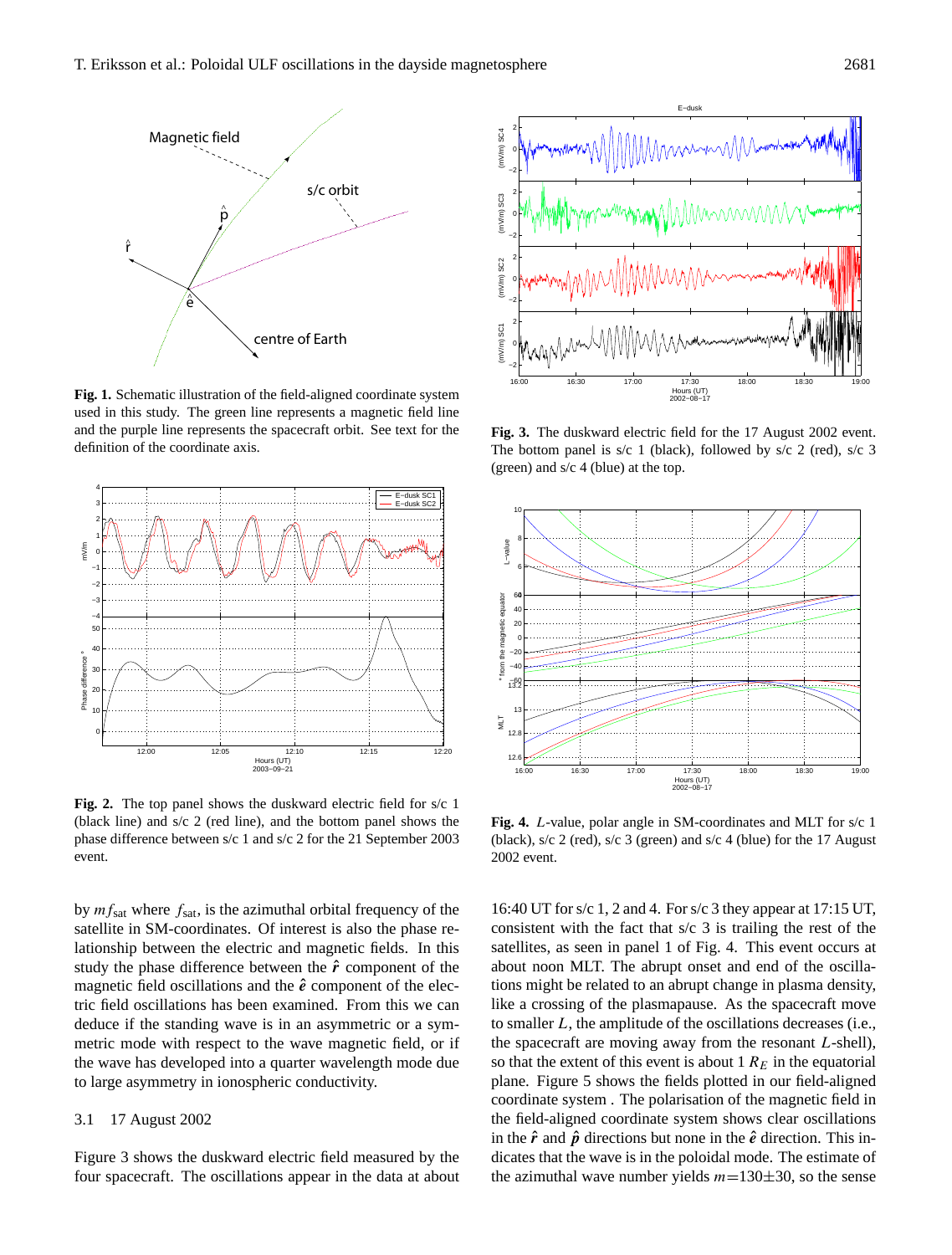

**Fig. 5.** The electric and magnetic fields in a field-aligned coordinate system for the 17 August 2002 event. The subscript r indicates the meridional, e the eastward and p the field-aligned (parallel) direction.



**Fig. 6.** The duskward electric field for the 14 August 2003 event.

of propagation is eastward for this wave. By inspecting the phase difference between  $b_r$  and  $E_e$  we find that it is approximately 100 $\degree$  south of the equator and approximately  $-80\degree$ north of it, meaning that there is a 180◦ phase shift across the equator. So this is an asymmetric (odd) mode with respect to the  $b_r$ -component of the wave magnetic field. This event is monochromatic in time and space, with the wave oscillating at 4.2 mHz measured in the satellite frame. Regarding the Doppler-shift, s/c 2 moves about 2.5° from 16:30 UT to 17:00 UT, which means  $f_{\text{sat}} \approx 4.0 \cdot 10^{-3}$  mHz. For an azimuthal wave number of 100 this would give us a Dopplershift of 0.4 mHz, an order of magnitude less than the observed frequency for this event. The geomagnetic  $K_p$  index is 1+ from 15:00 to 18:00 UT and the interplanetary magnetic field (IMF)  $B<sub>z</sub>$  has mainly a weak negative component from 15:00 UT to 20:00 UT.



**Fig. 7.** As Fig. 5 but for the 14 August 2003 event.

## 3.2 14 August 2003

This event occurs at about 13:30 MLT, when the spacecraft are relatively close to each other,  $\leq 0.1 R_E$  in L and  $\leq 0.5^\circ$  in azimuthal separation. Accordingly, the commencements of the oscillations in the duskward electric field are within mins between the satellites, as seen in Fig. 6. For this event the phase difference between the satellites range from 5° to 30°, with fluctuations in the same range. So we cannot make a precise determination of the m-number other than that it is large (∼100). The observed frequency is about 5.8 mHz when the spacecraft are south of the magnetic equator and then decreases to about 5.4 mHz north of it. Since we do not know the azimuthal wave number, this change might be caused by a Doppler-shift in frequency, but it is unlikely since  $f_{\text{sat}}$  changes approximately from 4.5·10<sup>-3</sup> mHz south of the magnetic equator to  $6.3 \cdot 10^{-3}$  mHz north of it, meaning that m has to be about 220 to accommodate this change. The magnetic field exhibits the poloidal mode polarisation (i.e. oscillations are in the radial and field-aligned components), as shown in Fig. 7.  $K_p$  is 2o from 09:00 UT to 12:00 UT and the IMF  $B_z$  is mostly positive from 08:00 UT to about 15:00 UT.

## 3.3 21 September 2003

The ULF oscillations in the duskward electric field component start at about 11:55 UT on all four satellites (Fig. 8), due to their relative proximity ( $\leq 0.1$  in L during the event, Fig. 9). At about 12:30 UT, coinciding with the minimum in amplitude in the electric field oscillations, the satellites pass perigee. Pc 3 pulsations are also visible, especially from about 12:50 UT to 13:30 UT. The Pc 5 wave event of interest here occurs at about 11:00 MLT. From the phase difference of the duskward electric field between the satellites, the azimuthal wave number is estimated to be about  $90\pm30$ , meaning that this is a high  $m$  event, with the wave propagating eastward. By inspection of the polarisation of the magnetic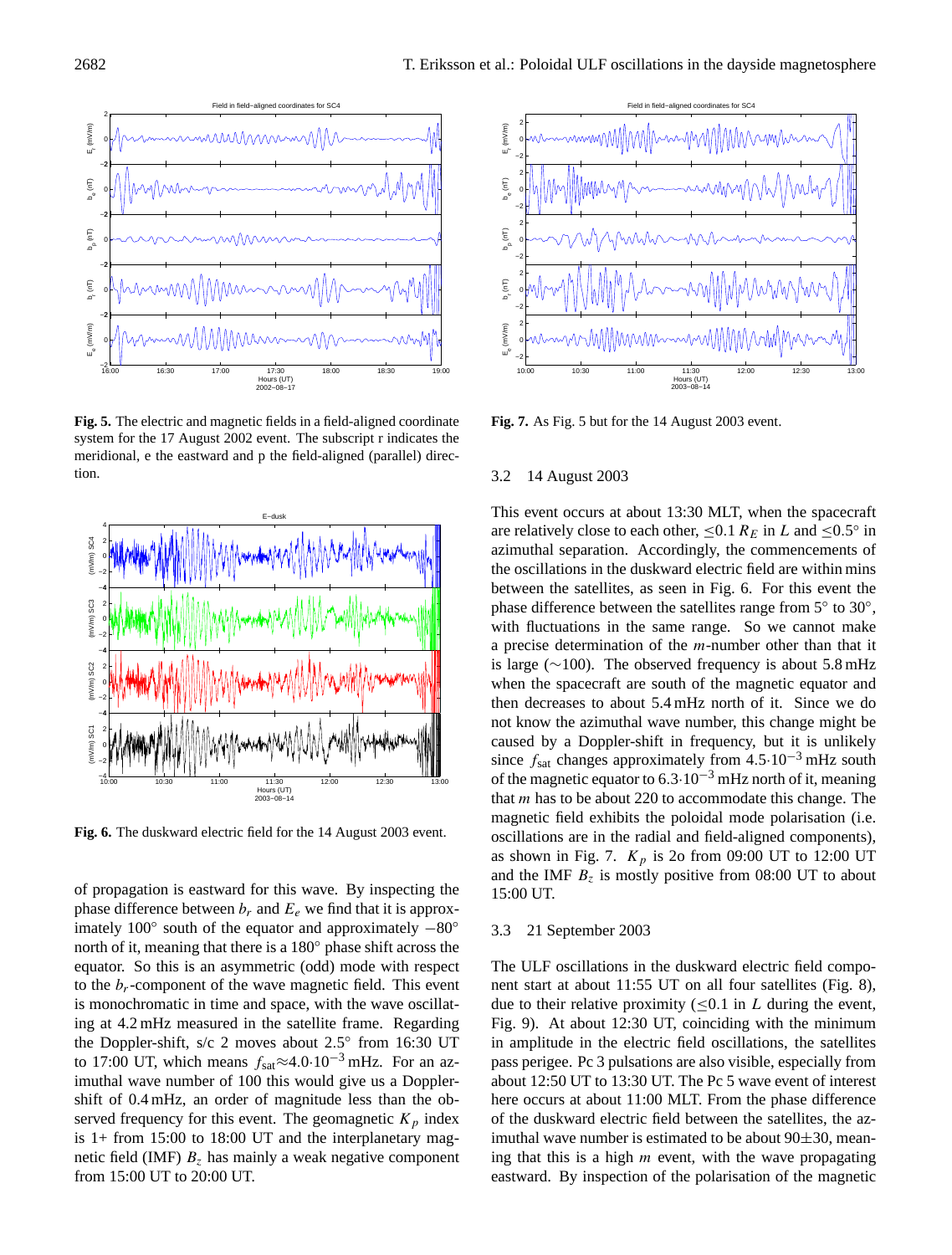

**Fig. 8.** The duskward electric field for the 21 September 2003 event.



**Fig. 9.** L-value, polar angle in SM-coordinates and MLT for s/c 1, s/c 2, s/c 3 and s/c 4 for the 21 September 2003 event.

field in the field-aligned coordinate system, we see that the field is oscillating in the  $\hat{r}$  and  $\hat{p}$  directions (Fig. 10), whereas no oscillations are found in the  $\hat{e}$  direction, indicating that it is the poloidal mode that is excited. Looking at the phase difference between  $b_r$  and  $E_e$ , we find that its about  $-90^\circ$ south of the equator and about 100° north of it, with variations of the order of  $\pm 15^\circ$ . Figure 11 shows a spectrogram for the duskward electric field on s/c 2. Apparent is the increase in frequency from about 4.6 mHz at 11:50 UT to about 6.6 mHz at 12:20 UT. This increase cannot be accounted for by an increase in Doppler-shift, since the angular frequency  $f_{\text{sat}}$  is more or less constant through the event. The  $K_p$  index is 3+ from 09:00 to 12:00 UT and 4o from 12:00 UT to 15:00 UT; the IMF is northward from about 10:00 UT to 12:00 UT when it rapidly changes sign and stays southward for a couple of hours.



**Fig. 10.** As Fig. 5 but for the 21 August 2003 event.



**Fig. 11.** Spectrogram for the duskward electric field measured by s/c 4 on the 21 September 2003 event.

### **4 Results**

The high values (∼100) of the azimuthal wave number found in all three events are consistent with the poloidal mode type polarisation of the wave magnetic field. All of the studied events are located within ( $4 \le L \le 6$ ). Many authors have studied the eigenfrequencies for geomagnetic ULF pulsations (e.g. Cummings et al., 1969; Schulz, 1996; Takahashi et al., 2004). These studies adopted a power law for the plasma density along a field line:

$$
\rho = \rho_{eq} \left( \frac{LR_E}{r} \right)^{\alpha},\tag{4}
$$

where  $\rho_{eq}$  is the density at the equator, L is the McIlwain parameter,  $R_E$  is the radius of the Earth, r the geocentric distance to a point on the field line and  $\alpha$  is the scaling index.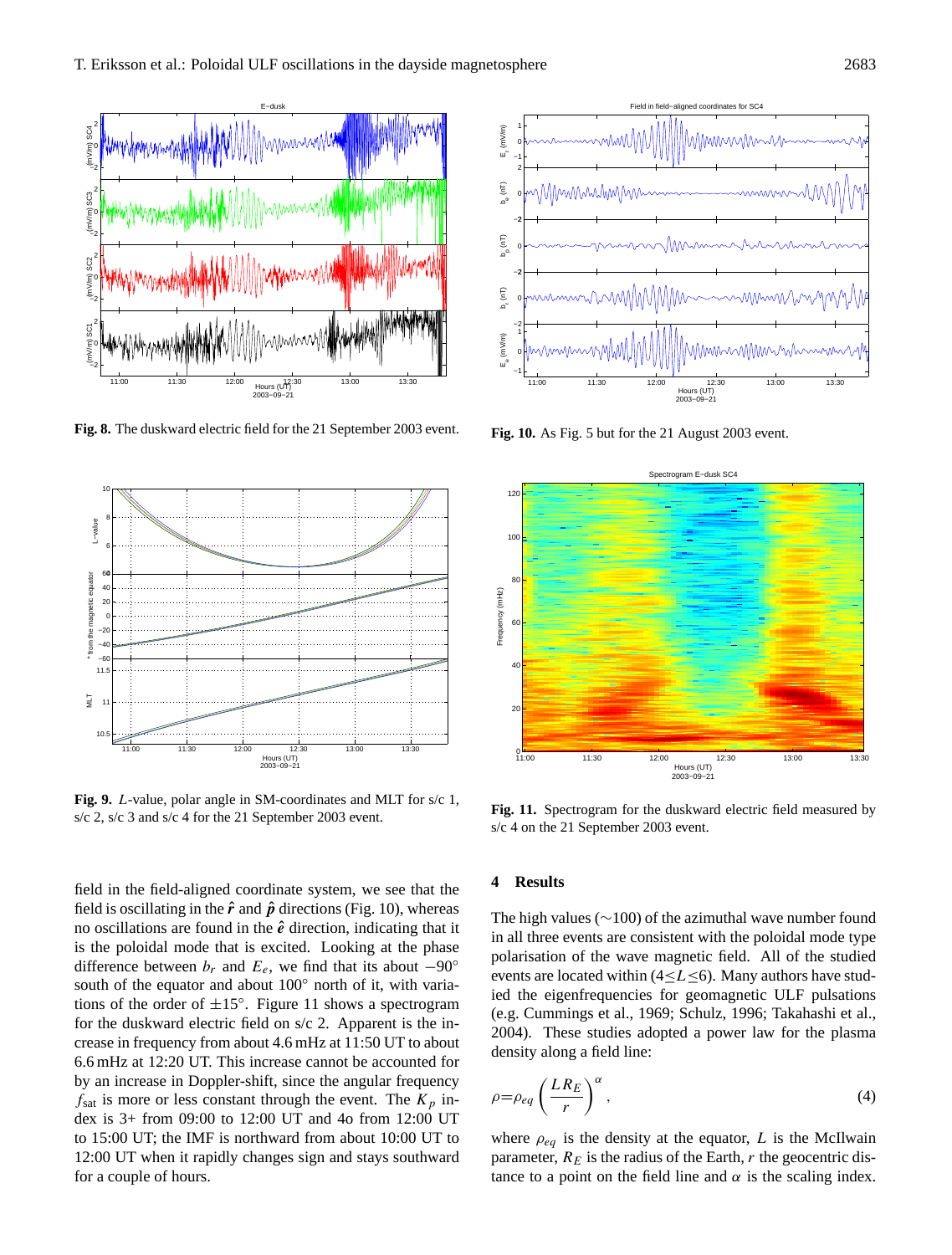From this model of the density the Wentzel-Kramer-Brillouin (WKB) approximation can be used to calculate the eigenfrequencies. In this approximation the harmonics are multiples of the fundamental frequency which is inversely proportional to  $\int \frac{ds}{v_A}$ , where s is the coordinate along the field line and  $v_A$ is the Alfvén speed. However, the WKB approximation is, in general, only true for  $\alpha$  = 6. So, in reality, the frequency ratios of the different harmonics are dependent on the variations of the plasma density. This effect can be incorporated by solving the governing wave equations numerically, yielding a numerical approximation for the eigenfrequencies. This was done by Takahashi et al. (2004) for the toroidal mode. Their Table 1 shows the obtained ratio for  $f_{T2}/f_{T1}$  and  $f_{T3}/f_{T1}$ for integer values of  $\alpha$  in the range  $-6 \le \alpha \le 6$  at  $L=6.6$ . They also find that  $\alpha \sim 0.5$  at 4≤L≤6. The events studied here also occur within  $L \leq 6$ , so we can use  $\alpha = 1$  as an estimate of the distribution of plasma along a field line. For  $\alpha = 1$  Takahashi et al. (2004) obtained  $f_{T3}/f_{T1}$ =4.09 for the toroidal mode. Cummings et al. (1969) showed that the frequency of the fundamental poloidal mode is lower than for the frequency of the fundamental toroidal mode. Schulz (1996) derived an empirical relation factor between the two fundamental frequencies, given by:

$$
\frac{f_{P1}}{f_{T1}} \equiv F_{P1} = 0.690 + \left(\frac{0.246}{L}\right). \tag{5}
$$

So at  $L=4$  the fundamental poloidal frequency is about 25% lower than the corresponding toroidal frequency (and about 27% at  $L=6$ ). Furthermore, we assume that the frequency ratio of the higher order harmonics is one. So we obtain  $f_{P3}/f_{P1}$ =5.44 as an estimate for the ratio for the poloidal mode (where we have assumed  $f_{P3}=f_{T3}$ ). Although this ratio is L dependent, it does not vary strongly for  $L \geq 4$  (Schulz, 1996, Table 2). If we assume that the observed oscillations in the 17 August 2002 event were the third harmonic, we obtain the estimate of 0.7 mHz (with the calculated Doppler shift taken into account) for the fundamental mode. Although low, this value is not unreasonable. If we instead assume that the observed frequency is the fundamental mode, we obtain 21 mHz for the third harmonic. By following the same reasoning for the 4.6−6.6 mHz wave of the 21 September 2003 event (which also had an approximately 180◦ phase jump across the equator, and accordingly, occurred in the asymmetric (odd) mode), we obtain 0.9−1.2/25−36 mHz as an estimate for the fundamental/third harmonic.

Most of the studied poloidal wave events with high azimuthal wave number have displayed westward propagation (consistent with the predominant drift motion of ions). In this study at least two of the three events exhibit eastward propagation (positive wave number). Events with eastward propagation have been studied with radar by Walker and Nielsen (1984) and with satellite by Takahashi et al. (1987); however their events occurred in the post-midnight sector, in contrast to the dayside events observed here.

The existence of pressure anisotropy can render the plasma unstable to the mirror instability. Takahashi et al. (1987) observed an anisotropy of 14% and  $\beta_{\perp}$ ∼9 at geostationary orbit. Thus, they found the instability criterion (Eq. [\(3\)](#page-1-1)) to be satisfied. Woch et al. (1988) found an anisotropy of 60% for a Pc5 pulsation event observed by GEOS-2 on 14 November 1979. As the magnetic field increases as L decreases, larger anisotropy is needed for an instability to develop. We can make an estimate of the plasma density required for Eq. [\(3\)](#page-1-1) to be satisfied based on the observed magnetic field. The absolute value of the magnetic field is 220– 380 nT for the 17 August 2002 event, 300−480 nT for the 14 August 2003 event and 250−400 nT for the 21 September 2003 event. If we assume a temperature anisotropy of 60% and  $T_1$  =1 MK (∼86 eV), the particle density has to be between  $1.1 \times 10^3 \text{ cm}^{-3}$  and  $2.3 \times 10^3 \text{ cm}^{-3}$  for Eq. [\(3\)](#page-1-1) to be satisfied. This is a very high value for L∼5. Farrugia et al. (1989) found the ion temperature in the quiet plasmasphere to range from  $4 \times 10^3$  K to  $1.5 \times 10^4$  K and the proton density to vary smoothly between  $\sim 10^2 \text{ cm}^{-3}$  ( $L \approx 6$ ) and  $2 \times 10^3$  cm<sup>-3</sup> ( $L \approx 3$ ). Thus, it seems unlikely that the driftmirror instability is the driver for any of these three events.

SOPA and CPA data from the LANL satellites have been studied for signs of proton injections prior to, or during, the observed ULF events. An observed enhancement of the proton flux in conjunction with the waves would give a strong case for the drift-resonance instability as a driving mechanism. However, none of the satellites show enhancements in proton flux for any of the events, several hours prior to, as well as during the events themselves. For the 17 August 2002 event three LANL satellites had data available (LANL−01A, LANL−97A and 1991−080). This event was particularly quiet, with no signs of injections observed in the data eight hours prior to the observation of the ULF oscillations. For the 14 August 2003 event, data from all six LANL satellites were available and none of them show any sign of proton injections three hours before, or during, the ULF event. LANL data from 21 September 2003 does not show any injection two and one half hours before, as well as during the event, although 1991–080, 1994–084 and LANL−97A show a depression in the proton flux during the ULF wave event. The satellites LANL–01A and LANL–02A show no significant alterations in the flux. 1990–085 had no data available for this event.

## **5 Discussion and conclusions**

The drift-mirror instability caused by an anisotropy in the plasma pressure has been considered by several authors to be a driving mechanism of high-m ULF pulsations. However, for the events studied here unusually high values would be needed for either the pressure anisotropy, the density or the temperature, for the instability criterion to be satisfied. The drift-resonance instability is also unlikely since the events occur during magnetically quiet times and no proton injections are visible from geostationary satellites. A Kelvin-Helmholtz instability at the magnetopause, or other driving mechanisms outside the magnetosphere, are also ruled out, due to the very large azimuthal wave numbers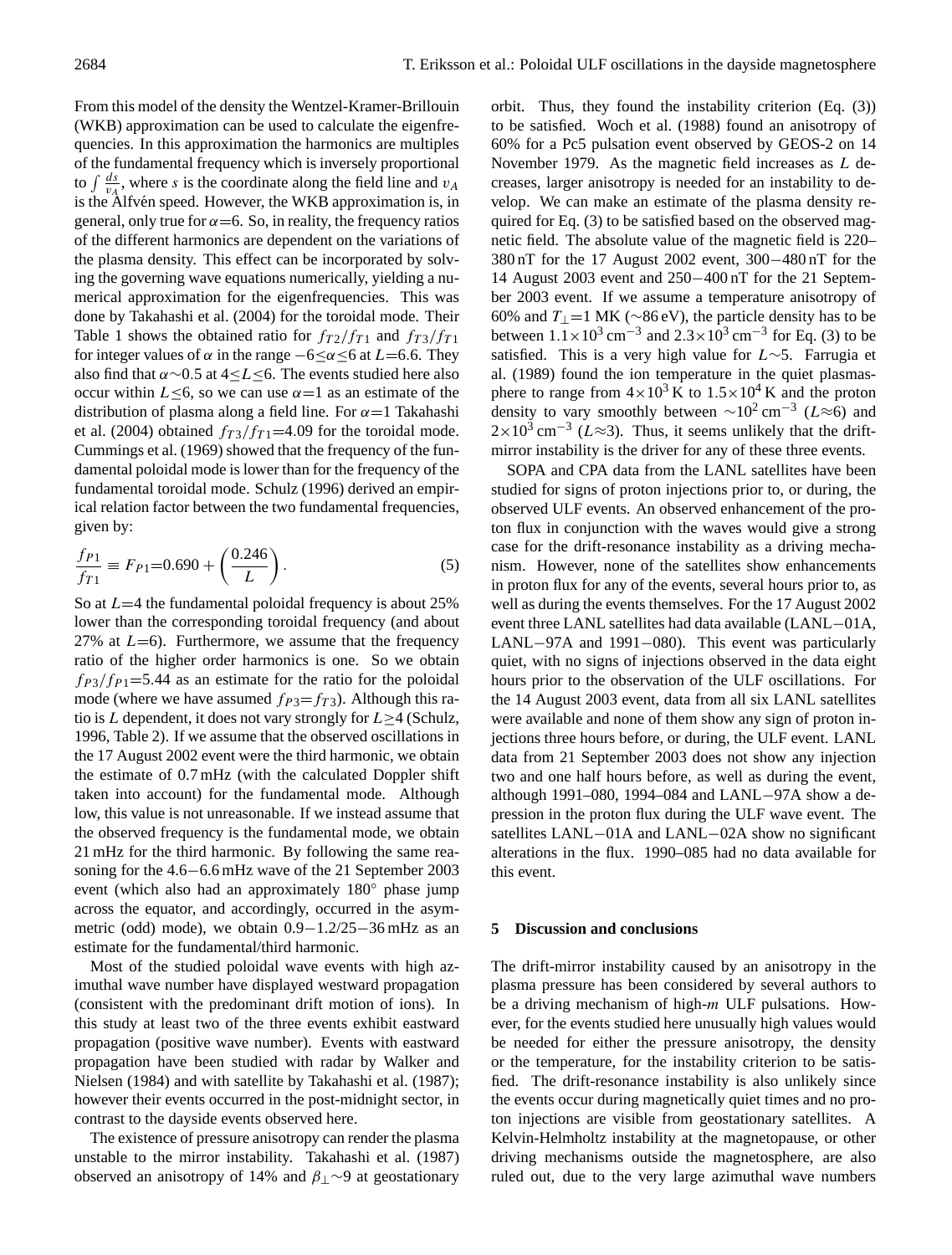observed. Thus, it seems likely that the 17 August 2002 and 14 August 2003 events were driven by some other plasma instability. The drift-wave instability associated with a gradient in the cold plasma population, discussed by Hasegawa (1971), or a modification of the drift-mirror instability such as the one studied by Pokhotelov et al. (2001), would be two candidates. As for the drift-wave instability Hasegawa (1971) assumed the following plasma parameters at the plasmapause: the ion and electron temperature  $T_i = T_e = 1$  eV, the plasma density  $n_0 = 10^2$  cm<sup>-3</sup>, the ambient magnetic field  $B_0=5\times10^{-7}$  T and the density gradient length scale  $1/\kappa$ =0.1  $R_E$ , where  $\kappa$ =− $\nabla$ lnn<sub>0</sub>. From this he obtained a growth rate  $\gamma \approx 7 \times 10^{-4} \text{ s}^{-1}$ , but since  $\gamma \sim T_e^2$  the growth rate becomes significant for higher electron temperatures. Pokhotelov et al. (2001) studied the effects of plasma inhomogeneities on the drift-mirror instability and showed that this substantially modifies the instability threshold, requiring a smaller anisotropy for the instability to develop. The modulation of the observed frequency for the 21 September 2003 event might be related to changes in the density and thus the Alfvén velocity. This would correspond to a local maximum in density at approximately 12:00 UT, where there is a minimum in the observed frequency. Measurements of the plasma density and temperatures would have been a valuable asset in this study. Unfortunately, the ion density instrument on Cluster is crippled by energetic particles when inside the radiation belts.

*Acknowledgements.* We thank the LANL EP team for providing the geosynchronous particle data. Work at the Royal Institute of Technology was supported by the Swedish National Space Board. The collaboration between the Alfvén Laboratory and the University of KwaZulu-Natal is supported by the Swedish International Development Cooperation Agency (SIDA) and the National Research Foundation (NRF) of South Africa. The work by KHG was financially supported by the German Bundesministerium für Bildung und Forschung and the Deutsches Zentrum für Luft- und Raumfahrt under contract 50OC 0104.

Topical Editor T. Pulkkinen thanks D. N. Walker and another referee for their help in evaluating this paper.

#### **References**

- Anderson, B. J.: An overview of spacecraft observations of 10 s to 600 s period magnetic pulsations in the Earth's magnetosphere, in Solar Wind Sources of Magnetospheric Ultra-Low-Frequency Waves, (Eds.) Engebretson, M. J., Takahashi, K., and Scholer, M., AGU Geophysical Monograph 81, 25–43, 1994.
- Balogh, A., Dunlop, M. W., Cowley, S. W. H., Southwood, D. J., Thomlinson, J. G., Glassmeier, K. H., Musmann, G., Lühr, H., Buchert, S., Acuña, M. H., Fairfield, D. H., Slavin, J. A., Riedler, W., Schwingenschuh, K., and Kivelson, M. G.: The Cluster magnetic field investigation, Space Sci. Rev., 79, 65–92, 1997.
- Chen, L. and Hasegawa, A.: Kinetic theory of geomagnetic pulsations 1. Internal excitations by energetic particles, J. Geophys. Res., 96, 1503–1512, 1991.
- Cummings, W. D., O'Sullivan, R. J., and Coleman Jr., P. J.: Standing Alfvén waves in the magnetosphere, J. Geophys. Res., 74, 778–793, 1969.
- Eriksson, P. T. I., Blomberg, L. G., and Glassmeier, K.-H.: Cluster satellite observations of mHz pulsations in the dayside magnetosphere, Adv. Space Res., doi:10.1016/j.asr.2005.04.103, in press, 2005.
- Escoubet, C. P., Fehringer, M., and Goldstein, M.: The Cluster mission, Ann. Geophys., 19, 1197–2000, 2001,

**[SRef-ID: 1432-0576/ag/2001-19-1197](http://direct.sref.org/1432-0576/ag/2001-19-1197)**.

- Farrugia, C. J., Young, D. T., Geiss, J., and Balsiger, H.: The composition, temperature, and density structure of cold ions in the quiet terrestrial plasmasphere: GEOS 1 results, J. Geophys. Res., 94, 11 865–11 891, 1989.
- Glassmeier, K. H., Buchert, S., Motschmann, U., Korth A., and Pedersen, A.: Concerning the generation of geomagnetic giant pulsations by drift-bounce resonance ring current instabilities, Ann. Geophys., 17, 338–350, 1999,

**[SRef-ID: 1432-0576/ag/1999-17-338](http://direct.sref.org/1432-0576/ag/1999-17-338)**.

- Gustafsson, G., Boström, R., Holback, B., Holmgren, G., Lundgren, A., Stasiewicz, K., Ahlén, L., Mozer, F. S., Pankow, D., Harvey, P., Berg, P., Ulrich, R., Pedersen, A., Schmidt, R., Butler, A., Fransen, A. W. C., Klinge, D., Thomsen, M., Fälthammar, C.-G., Lindqvist, P.-A., Christenson, S., Holtet, J., Lybekk, B., Sten, T. A., Tanskanen, P., Lappalainen, K., and Wygant, J.: The electric field and wave experiment for the Cluster mission, Space Sci. Rev., 79, 137–156, 1997.
- Hasegawa, A.: Drift-wave instability at the plasmapause, J. Geophys. Res., 76, 5361–5364, 1971.
- Hudson, M. K., Denton, R. E., Lessard, M. R., Miftakhova, E. G., and Anderson, R. R.: A study of Pc-5 ULF oscillations, Ann. Geophys., 22, 289–302, 2004,
	- **[SRef-ID: 1432-0576/ag/2004-22-289](http://direct.sref.org/1432-0576/ag/2004-22-289)**.
- Pokhotelov, O. A., Balikhin, M. A., Treumann, R. A., and Pavlenko, V. P.: Drift mirror instability revisited, 1, Cold electron temperature limit, J. Geophys. Res. Vol., 106, 8455–8463, 2001.
- Radoski, H. R.: Highly asymmetric MHD resonances: the guided poloidal mode, J. Geophys. Res., 72, 4026–4027, 1967.
- Rolf, B.: Giant micropulsations at Abisko, Terrest. Mag. Atmosph. Elec., 36, 9–14, 1931.
- Schulz, M.: Eigenfrequencies of geomagnetic field lines and implications for plasma-density modeling, J. Geophys. Res., 101, 17 385–17 397, 1996.
- Southwood, D. J., Dungey, J. W., and Etherington, R. J.: Bounce resonant interactions between pulsations and trapped particles, Planet. Space Sci., 17, 349–361, 1969.
- Takahashi, K., Higbie, P. R., and Baker, D. N.: Azimuthal propagation and frequency characteristic of compressional Pc-5 waves observed at geostationary orbit, J. Geophys. Res., 90, 1473– 1485, 1985.
- Takahashi, K., Lopez, R. E., McEntire, R. W., Zanetti, L. J., Kistler, L. M., and Ipavich, F. M.: An eastward propagating compressional Pc 5 wave observed by AMPTE/CCE in the postmidnight sector, J. Geophys. Res., 92, 13 472–13 484, 1987.
- Takahashi, K.: Multisatellite studies of ULF waves, Adv. Space Res., 8, 427–436, 1988.
- Takahashi, K., Denton, R. E., Anderson, R. R., and Hughes, W. J.: Frequencies of standing Alfvén wave harmonics and their implication for plasma mass distribution along geomagnetic field lines: Statistical analysis of CRRES data, J. Geophys. Res., 109(A08202), doi:10.1029/2003JA010345, 2004.
- Walker, A. D. M., Greenwald, R. A., Korth, A., and Kremser, G.: STARE and GEOS 2 observations of a storm time Pc 5 ULF pulsation, J. Geophys. Res., 87, 9135–9146, 1982.